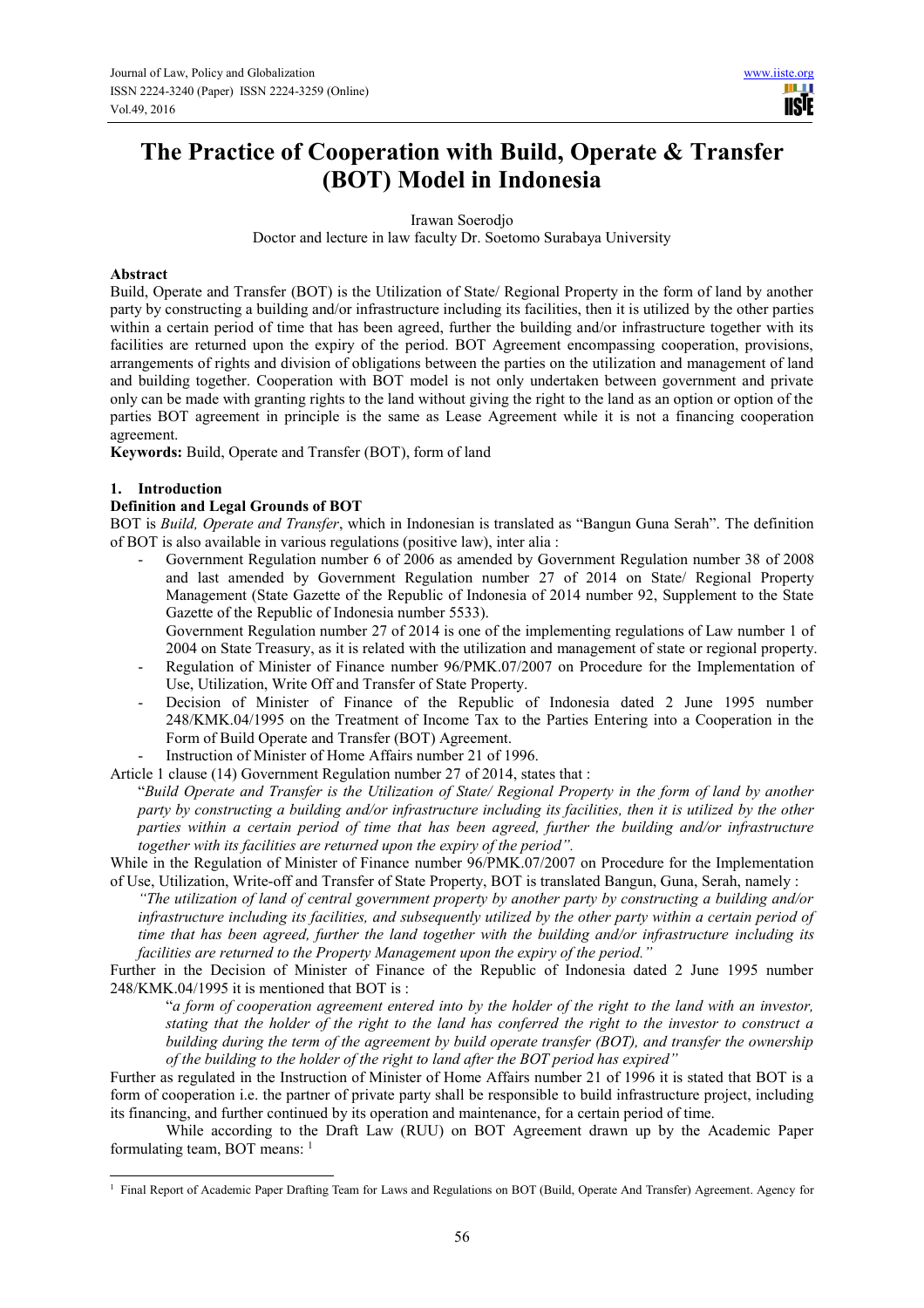"*Utilization of property/ wealth of the State or natural person or legal person in the form of land by another party, where the other party builds a construction and/or other infrastructure including its facilities on the*  land, and utilize it for a certain period of time, and subsequently return the land, building and or other *infrastructure including its facilities and its productivre use to the Department/Agency concerned after the agreed time period".* 

A number of regulations that formulate the definition of BOT mentioned above, have given an understanding that a cooperation with BOT model is carried out to assets specifically the land belongs to the central government or Regional Government (Pemda). Therefore the land belongs to the central government or Pemda is under the classification of State or regional property, hence the mechanism for the implementation of BOT cooperation shall be subject to the government regulations or policies related to the utilization of State or regional property.

BOT is a form of cooperation between investor and owner or provider of asset in the form of land (generally government), where the owner of the capital provides financing for the project for the development of the construction and buildings together with its new facilities on the land provided, and further it is managed, and later at the end of management will be returned to the provider/ owner of land.

A cooperation with BOT model was initiated when there were lacking or even unavailability of funds or financing to build facilities or infrastructures. This is in line with Government Regulation number 27 of 2014 particularly Article 33 clause (1) letter a that states :

"*Cooperation for the Utilization of State/ Regional Property is entered into with the provision :* 

*a. there is unavailable or insufficient funds in the State/ Regional budget to cover operating maintenance and/or repair costs required by State/ Regional Property.* 

Further in Article 34 clause (1) letter b, reads :

*Build Operate Transfer or Build Operate Transfer of State/ Regional Property is carried out with the following considerations :* 

- *a. user of Goods need buildings and facilities for the administration of central and regional government for the interest of public service for carrying out the duties and fucntion; and*
- *b. there is unavailable or insufficient funds in the State/ Regional budget for the provision of buildings and facilities".*

Therefore with the limited funding or financing, the owner of land invites other parties as investors to finance the development of infrastructures, where at a later date investor shall be given the right and opportunity to manage and at the same time obtain the result from the management of infrastructure and facilities for a certain period of time as a form of return of investment capital.

#### **2. Research Methods**

In writing about this BOT cooperation, the writer is using a normative approach (*statute approach*) i.e. by making an inventory or collect a number of laws and regulations (positive law) and literatures (reading materials) related to BOT cooperation, the basic concept (core) of the agreement and a number of regulations related to land (agraria) as BOT cooperation object, all of which is utilized as the primary study materials in preparing this paper.

From a number of regulations (positive law) that have been collected, identification is made on the laws and regulations and literatures (reading materials), i.e. by selecting and screening or grouping the positive law norms and relating or linking between one regulation to the other regulation so that the main issue (legal issue) for the discussion and analysis in writing this paper becomes clear. After the main issue (legal issue) is found, the next step is to conduct an analysis on the legal issue by guided by the laws and regulations (positive law) through an interpreting method (interpretation) based on legal logics. Therefore, by analyzing the main issues and laws and regulations it is expected that a description or a picture and clear answer to the current issues can be obtained particularly concerning BOT cooperation for which finally a conclusion can be reached.

## **3. Result and Discussion**

 $\overline{a}$ 

### **BOT Cooperation Object**

Cooperation with BOT model is a cooperation in the utilization and management of land, where investor as BOT Holder given the right and opportunity to build, manage and utilize the buildings and all its facilities. Therefore, related to the cooperation in the utilization and management of the land or land and buildings, the land and building together with its facilities are the primary object in a cooperation with BOT model. Cooperation mechanism, various provisions or guidelines, arrangement of rights and division of obligations between the parties and other requirements agreed upon in the scope of cooperation either for the utilization or for the management of land and building becomes the principal materials in a BOT agreement.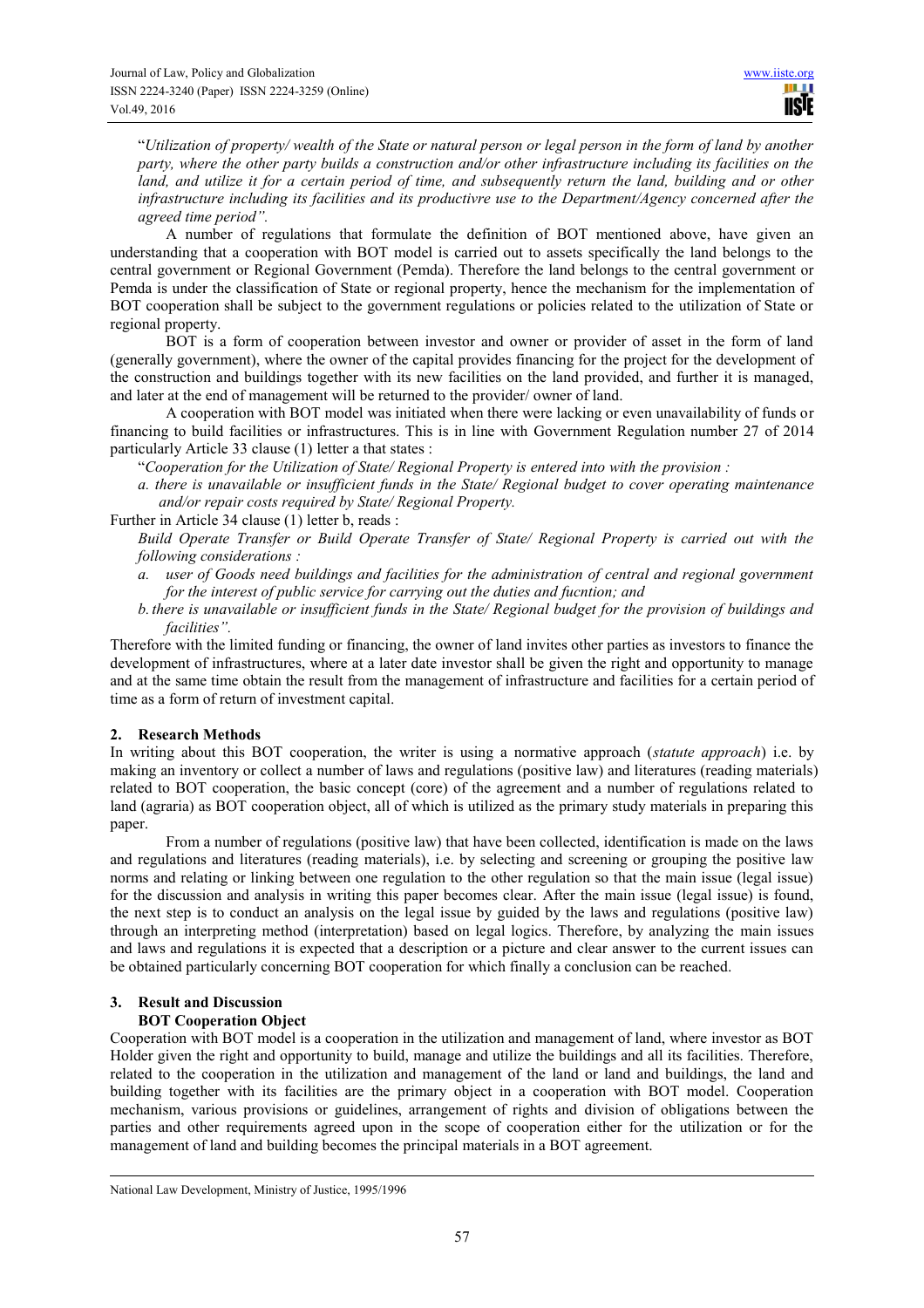In respect of this BOT cooperation object, it is generally conducted on the land, which becomes government asset, either central government or Regional government (Pemda).

From the perspective of Agrarian law, the land under the control of central government or regional government usually having the status of Right to Use and some have the status of Right to Manage (Hak Pengelolaan {HPL}).

Cooperation in the utilization and management of land may also happen on the land having the status of Freehold Title (Hak Milik) or Right to Use Building (Hak Guna Bangunan {HGB}). BOT cooperation on the land with the status of Freehold Title may occur, if the landowner is a natural person of Indonesian Citizen<sup>1</sup>. While BOT cooperation on the land with HGB status may occur if the land is owned by a natural person of Indonesian Citizen or legal person incorporated under Indonesian laws and domiciled in Indonesia<sup>2</sup>.

#### **Legal subject of BOT Cooperation**

Cooperation with BOT model is undertaken by 2 (two) parties, namely the landowner and capital owner or investor. Generally, cooperation in any form including BOT is initiated by agreements that are to be reached by the parties. The content of BOT cooperation agreement is contained in a legal format of what is called BOT Agreement. BOT Agreement provides the mechanism of cooperation, various provisions or guidelines, arrangements of rights and division of obligations between the parties in a fair and balanced manner (proportionally). The main purpose of BOT Agreement is to provide protection and legal certainty among the parties of the rights obtained and obligations that have to be performed in the cooperation, so that it is hoped that in the implementation of cooperation a harmonious relationship between the parties could be created.

 Therefore, who could become the subject in the BOT Agreement? If we read the Regulation of Minister of Finance number 96/PMK.07/2007, where BOT is interpreted as "utilization of property of central government by another party…….", the Regulation of Minister of Finance number 96/PMK.07/2007 gives an impression that as if BOT cooperation could only be undertaken between government and private sector.

Cooperation with government as landowner can also be undertaken through a business entity which majority of the capital is owned by the government, either State Owned Enterprises (SOE) or Regional Owned Enterprises (ROE).

If BOT cooperation is undertaken between private parties, then it will raise a question whether a private party may or is allowed to enter into a BOT Agreement with another private party? As BOT Agreement is a form of agreement in general, then by referring to Articles 1320 and 1338 of Indonesian Civil Code (KUHPerdata) which specifically governs the Agreements. Article 1338 of KUHPerdata, reads as follows :

*"All agreements apply to those who have concluded it as a law".* 

Therefore the content of article 1338 of Indonesian Civil Code is the logic consequence of the provisions of Article 1233 of Indonesian Civil Code, states that every contract may be created from a Law or an agreement<sup>3</sup>.

From the theoretical aspect point of view, Article 1338 of Indonesian Civil Code as mentioned above is based on 2 (two) principles, i.e. the principle of freedom to contract and the principle of *Pacta Sunt Servanda.* The principle of freedom to contract provides an understanding that every person, either natural person or legal person may enter into an agreement freely with another party to the extent the agreement is lawfully made.

With the principle of freedom to contract, the parties that make and enter into the agreement is allowed to prepare and make a covenant or agreement that creates any obligations, provided and to the extent the obligations that need to be performed are not something prohibited<sup>4</sup>.

Parameter of the validity of an agreement is guided by Article 1320 of Indonesian Civil Code regarding the condition of the validity of an agreement, i.e. it is based on 4 (four) elements :

- 1. there must be consent between the parties;
- 2. there must be capacity to enter into an agreement;
- 3. there must be a specific subject matter;
- 4. there must be a permitted cause (not contrary to the laws and regulations and the reasonableness applicable in the society).

While the principle of *Pacta Sunt Servanda* provides an understanding that every agreement made has a binding force which is the same as a force binding a law for those making the agreement. Therefore as it has a binding force the same as a law, the content of the agreement (including BOT agreement) is mandatory and therefore should be adhered to or fulfilled by the parties.

Departing from the provision of article 1338 of Indonesian Civil Code regarding the principle of

3 Kartini Muljadi, Gunawan Widjaja, Seri Hukum Perikatan (Series of Law of Obligation) Perikatan Yang Lahir Dari Perjanjian (Obligations Created from Agreement), Rajawali Press, Jakarta, 2003, page 59

 $\overline{a}$ <sup>1</sup> Article 21 clause (1) of UUPA (Agrarian Basic Law)

<sup>&</sup>lt;sup>2</sup> Article 36 clause (1) of UUPA (Agrarian Basic Law) in conjunction with Article 19 of Government Regulation No. 40/1996

 $4$  Ibid., h. 45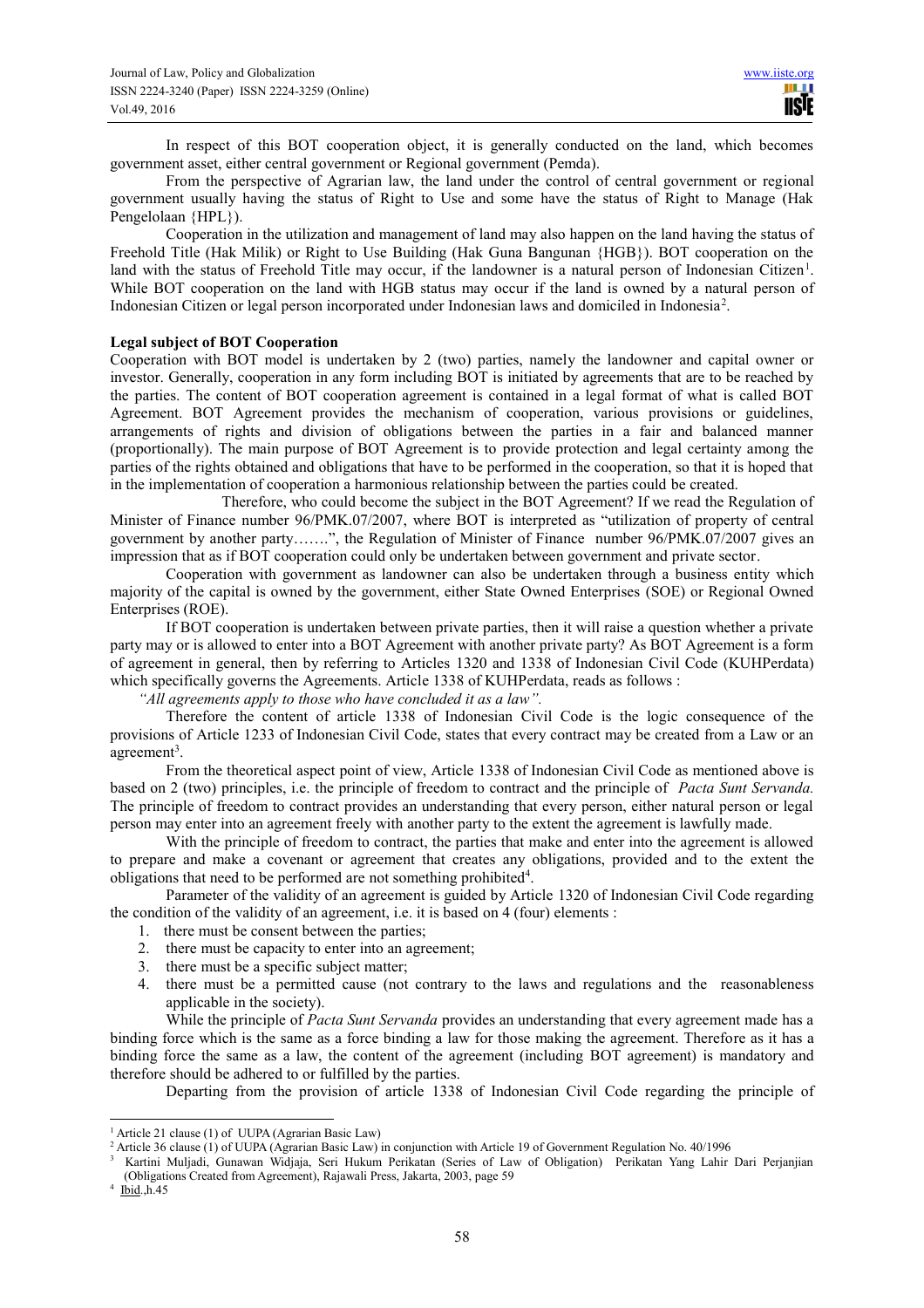freedom to contract and article 1320 of Indonesian Civil Code regarding the condition for the validity of an agreement, a cooperation with BOT model may always be undertaken between private parties, therefore the role of legal subject in BOT Agreement is not limited to the government only, but it can be undertaken by another party beyond government, in this case between private parties.

In the practice of BOT cooperation, there are 2 (two) parties, namely the owner and the land provider and the capital owner or investor. The owner or land provider can be called as BOT Provider and the capital owner or investor can be called as BOT Holder.

#### **Cooperation in the Utilization and Management of Land with BOT Model**

BOT is one form of cooperation namely there is a party as land provider and another one as the capital owner or investor to provide services and build as well as financing the development of new facilities, it could also be carried out by renovation or refurbishment of the existing facilities to be changed into new facilities, subsequently managing the facilities for an agreed period of time, and after the end of the period, the building together with the facilities are transferred by the investor to the owner or land provider.

Basically BOT is one form of financing of development project where the contractor must provide themselves the funding for the project, and the provision of funding for the procurement for materials, equipment, other services required for the project should first be borne by the contractor. Contractor is given the right to operate and take advantage of its economy in return of all the costs that have been spent during a certain period of time<sup>1</sup>.

Generally the facilities provided are in the form of land or vacant land, or it could also be in the form of land that already has buildings and facilities on it but requiring renovation or refurbishment such as malls, office buildings, hotels, tourist places, airports, etc, as such the land and/or building together with its facilities are the main object in BOT cooperation agreement.

In BOT cooperation, landowner obtains funding from investor as a form of compensation for the utilization and management of land or vacant land by the investor for an agreed certain period of time. While investor is given the right to receive revenues from the management of land/or building together with its facilities during a certain period of time as a form of return of investment funds.

Related to the utilization and management of land by BOT Holder, that between landowner and BOT Holder 2 (two) things as option or choice has been agreed, namely:

- 1. BOT cooperation accompanied with a form of conferment of right to the land for the investor (BOT Holder) ; or
- 2. BOT cooperation without a form of conferment of right to the land.

Ad.1. BOT cooperation with a form of conferment of right to the land.

For the land which utilization and management is given to the investor, it can be agreed that landowner will give a recommendation to the local Land Office to confer right to the land to the investor for the land managed by them. The right to the land given could be in the form of Right to Use Building (Hak Guna Bangunan {HGB}) or Right to Use (Hak Pakai {HP}). Right to Use Building (Hak Guna Bangunan {HGB}) or Right to Use (Hak Pakai {HP}) of the land can be given if the status of the land surrendered as BOT object having a status of Freehold Title or Right to Manage (Hak Pengelolaan {HPL}). This depends on who the landowner. If the landowner is a natural person, then the provision of Right to Use Building (Hak Guna Bangunan {HGB}) or Right to Use (Hak Pakai {HP}) to investor on the land with Freehold Title is possible (*vide* article 37 letter b and article 43 clause (2) of Law number 5 of 1960 on Basic Agrarian Law (Undang-Undang Pokok Agraria {UUPA}) in conjunction with article 21 letter c and article 41 letter c of Government Regulation Number 40 of 1996 on Right to Cultivation, Right to Use Building and Right to Use on Land (PP No. 40 of 1996). If the ownership of land is under the control of government (SOE or ROE), then HGB or Right to Use can be given to the investor on the land with Right to Manage/ HPL (*vide* article 21 letter b and article 41 letter b PP No. 40 of 1996. It would be different if the provider of land or landowner is a legal entity such as a Limited Liability Company (PT). If the provider of land or landowner is a PT, it can be ascertained that the land controlled having the status of HGB or Right to Use. In that case the provision of HGB or Right to Use to investor (BOT Holder) would not be possible, because in the concept of land law (Agraria), HGB or Right to Use cannot be applied on the land having Right to Use Building/ HGB status.

The granting of HGB, either on the land with Freehold Title (Hak Milik) or Right to Manage (Hak Pengelolaan {HPL}) is given a time period of 30 (thirty) years and can be extended for a period of 20 (twenty) years (*vide* article 35 clause (1) Basic Agrarian Law/ Undang-Undang Pokok Agraria (UUPA) in conjunction with article 25 clause (1) PP No. 40 of 1996. The granting of extension of HGB or Right to Use time period must refer to the agreement reached between the parties in BOT Agreement.

 $\overline{a}$ 1 Anita Kamilah, Bangun Guna Serah (Build, Operate and Transfer), Membangun Tanpa Harus Memiliki Tanah (Building without having to own land) {Perspektif Hukum Agraria (Agrarian Perspective Law), Hukum Perjanjian Dan Hukum Publik (Agreement Law and Public Law)}, CV. Keni Media, Bandung, 2013, page.115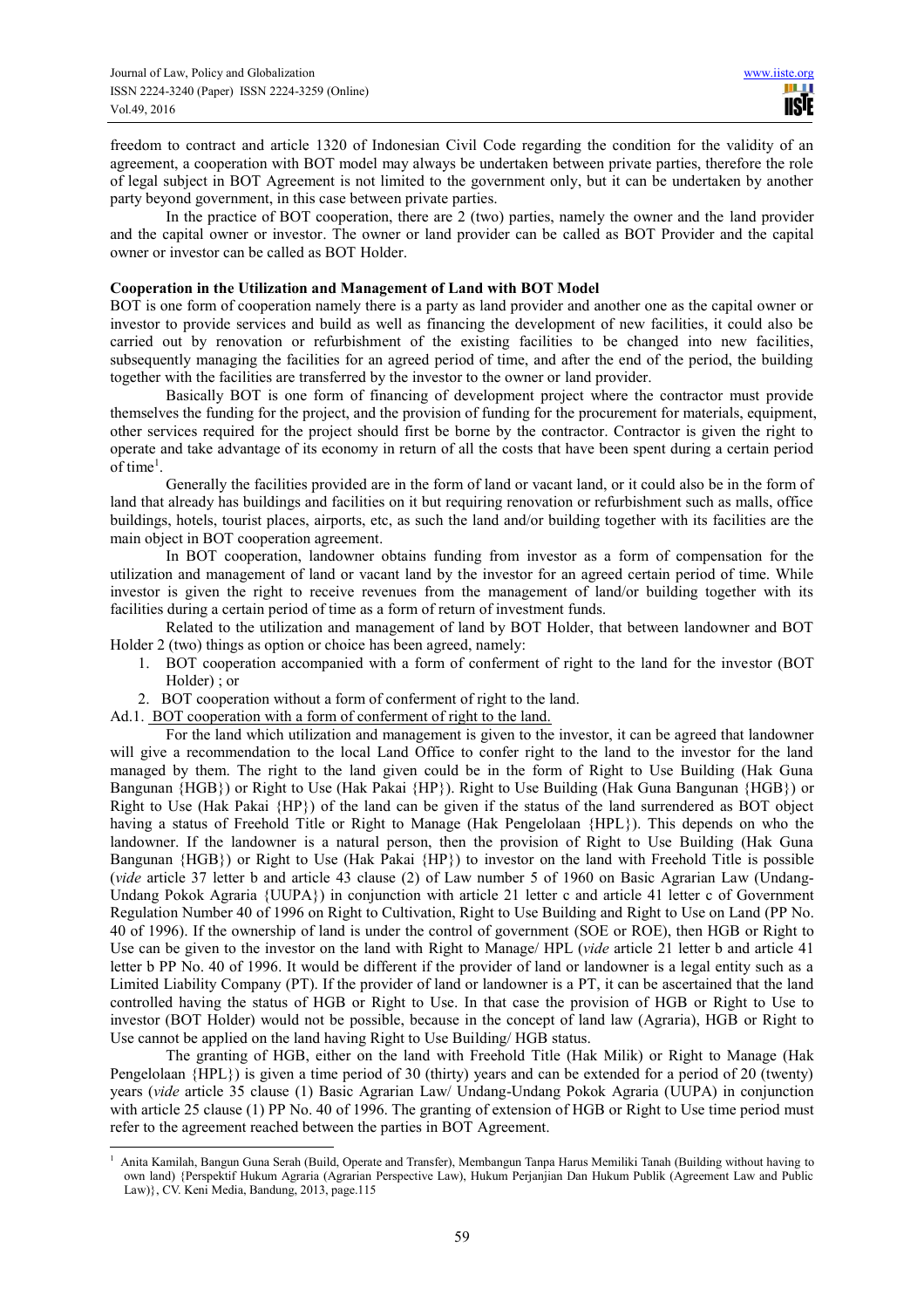The granting of land control legal status, either HGB or Right to Use to the investor provides more extensive authorities on the use of land. By granting the authority to investor as the holder of HGB or Right to Use, it is the same as giving legal protection to the use of land, and from commercial aspect it could provide more space to the investor in obtaining financing to cover operating cost and maintenance of buildings together with its facilities. In this case, investor as the holder of HGB or Right to Use, can make it as a security object to obtain loan from the bank or from other non-bank financing institution.

Ad.2. BOT Cooperation without a form of granting the right to land

Surrendering land to be used and managed by investor without giving the right to the land is something simpler. The cooperation for using the land such as this almost have a similarity as the general lease of land, only that in the cooperation for the utilization of land with BOT model provides an opportunity, right and authority to the investor to develop infrastructure project for public service infrastructures such as mall, hotel, tourist places, office buildings, toll roads, ports, airports, etc. Thus investor or BOT Holder only has the building and its facilities on the land of another party, without legal status of land control such as Right to Use Building (Hak Guna Bangunan {HGB}) or Right to Use (Hak Pakai {HP}) on the land as described above.

#### **Use of Land with BOT Model and Lease**

In general the utilization of land with BOT model is carried out with a reasonably large lands, (generally larger than 1 {one} ha), considering that BOT cooperation in the utilization and management of the land is a form of cooperation for the financing of infrastructure development project, such as development of mall, hotel, tourist places, office buildings, toll roads, ports, airports, etc, all of which definitely need a large area. In line with the growth of population today, the availability of land is getting scarce or the land is not as large as before due to the increasing consumerism need of the people on land which often times giving impact to the economy, so that it makes it harder for the business people or investor to obtain a large land area. With a cooperation with BOT concept, businessmen who have the intention to invest in a business that requires a large area of land (such as the development of tourist places, hotel) does not need to purchase or own land, but it is sufficient to develop and manage and operate the building and facilities on the land of another party.

The use of land by another party using BOT cooperation model is different from the use of land by lease though both in essence are the same, i.e. where the status of land ownership remains with the landowner and the physical control of the land is with another party. The use of land by lease generally is included the existing building and facilities (as is) where the lessee can directly enjoy the use of land, so that the land user (lessee) does not need to construct a building, unless for renovation as agreed. In addition the use of land by lease generally is on a not so large piece of land, such as residence, warehouse, house shop, offices, etc. It is different from the transfer of use of land through BOT model cooperation, where land user as BOT Holder or investor do not immediately utilize the land directly but must construct the buildings together with its facilities with their own financing.

| <b>Description</b>    | <b>BOT</b> Agreement                             | <b>Lease Agreement</b>                 |
|-----------------------|--------------------------------------------------|----------------------------------------|
| Nature                | of Is a form of cooperation for the financing of | Is a form of agreement for the use and |
| agreement             | large scale infrastructure development project.  | utilization of land and/or building    |
|                       |                                                  | only.                                  |
| Period of use of      | For a long term (generally 20-30 years)          | A short period of time (generally 1-5) |
| land                  |                                                  | years).                                |
| Exclusive right       | - Grant the right to BOT Holder                  | Lessee is granted the right to use /   |
|                       | develop, manage/operate<br>obtain<br>and<br>to   | occupy or enjoy the land and/ building |
|                       | economical profit on land and even given with    | in accordance with the agreement with  |
|                       | the right to land (HGB or Hak Pakai);            | landowner.                             |
|                       | - option right is existing.                      |                                        |
| Object                | Generally in the form of quite large land/ or    | Land and/or building with the area in  |
|                       | vacant $(> 1$ ha).                               | accordance with the need of lessee.    |
| of 1<br><b>Status</b> | During the agreement, the building becomes the   | Landowner is the owner of building     |
| building              | entitlement and ownership of land user (in the   | since the onset.                       |
| ownership             | capacity as BOT Holder) for a certain period of  |                                        |
|                       | time.                                            |                                        |
| The expiry of         | The land is returned to the landowner together   | Land and/or building are returned in   |
| agreement             | with the building and all of its facilities.     | the original condition.                |

For further clarification the difference between use of land through BOT model cooperation and use of land by lease is described below :

#### **4. Conclusion**

From what has been described in this document, a conclusion could be drawn up as follows :